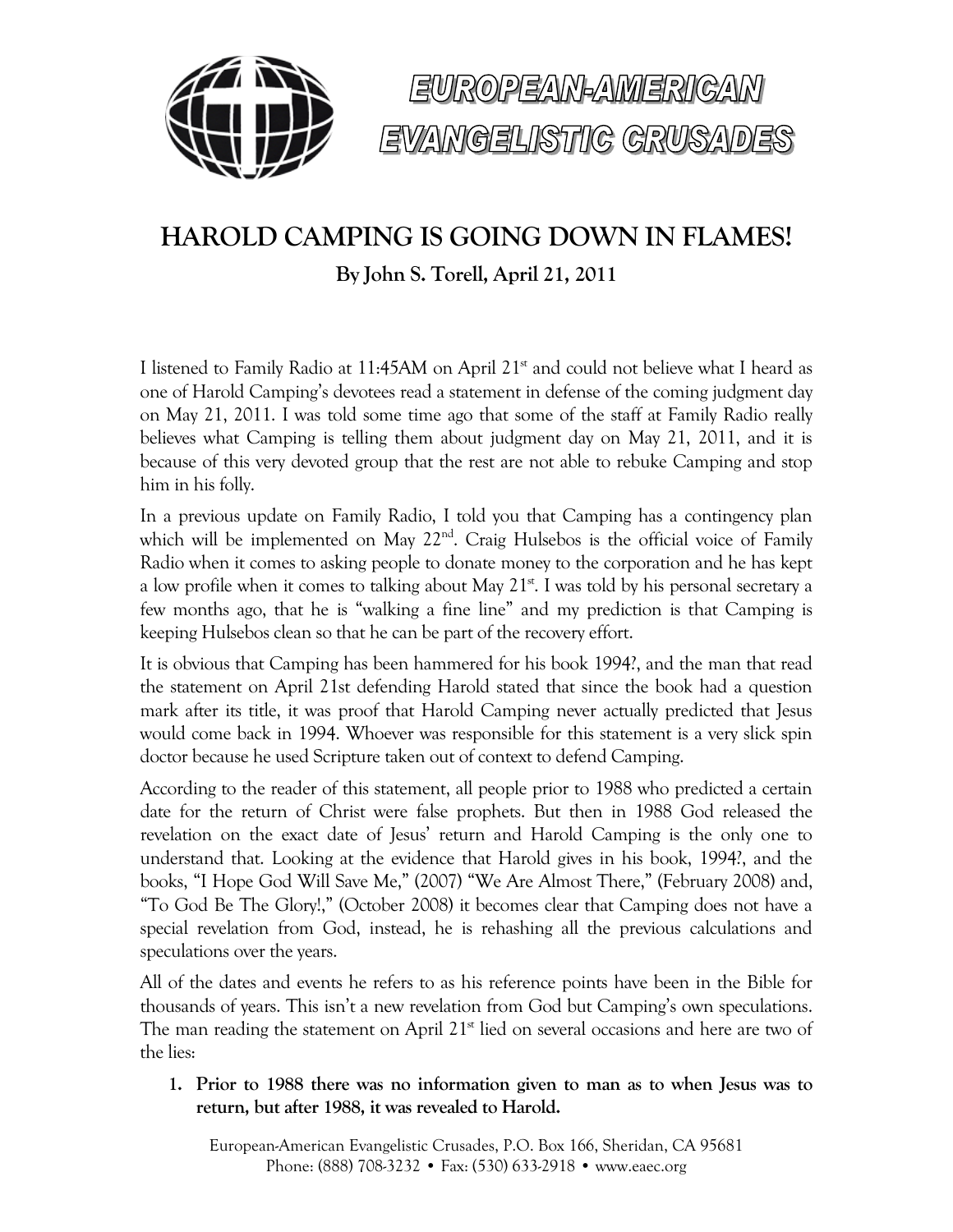**2. Harold never stated in his book 1994? that Jesus was to return in 1994.**

Let me now quote from Camping's book, "1994?" in which he stated on page 495:

"We must conclude that the return of Christ will not be in 2011 A.D. but some years before this. How much earlier than 2011 A.D. Jesus will come depends entirely on how much God shortens the final tribulation period."

On page 505 Camping wrote this:

"Because God's timetable for the existence of the earth is tied to the time required to save all the elect, the world will be brought to an end seventeen years earlier than 2011A.D. This avoids the possibility of the earth continuing beyond the time required to save the elect. For the sake of the elect the perfect 7000 years will be reduced by seventeen years because there will be no one left who is to become saved during those seventeen years."

On page 531 Camping also wrote the following:

## "Last Day and return of Christ sometime on or between September 15, 1994: Beginning of 1994, is Jubilee year and September 27, 1994 Last Day of the Feast of Tabernacles."

Harold Camping and his spin doctors are banking that most people listening to Family Radio in 2011 do not have access to his book 1994? Therefore they are misquoting his writing in order to say that has never predicted a certain time when Jesus was to come back.

The truth is that Harold Camping is a false prophet who erroneously predicted the return of Jesus in 1994 and same will happen on May 21, 2011.

The man reading the statement on April  $21^{\text{st}}$  echoed Camping when he said, "We know for sure that May 21<sup>st</sup>, 2011 is the final day on this earth." Camping was also sure in 1992 and he told his audience just so. Most likely the majority of the listeners he had prior to 1994 are no longer with him and he has gathered a new group in the last 17 years.

## **ATTACKING PASTORS**

The man reading the statement then began to tell the listeners not to pay attention to pastors who have rejected the date of May  $21<sup>st</sup>$ . He said that there are two groups of people, God's elect and the unsaved. Everyone who has rejected the date of May  $21<sup>st</sup>$  was labeled as "unsaved," these are people who are blinded by the Devil. Only Camping and his enlightened followers have the truth. In closing he asked this question:

## "What can you do? First of all, cry out to God for salvation, and secondly, be ready for May  $21^{st}$ . Life on earth will cease on that day."

Harold Camping and his devotees have boxed themselves in to a corner with no point of return. The propaganda is steadily increasing as Camping is down to the last 30 days and there is no way that he can recover on May  $22<sup>nd</sup>$  with integrity, but you can rest assured that he will come back with that droning voice that there was a change in heaven and he has